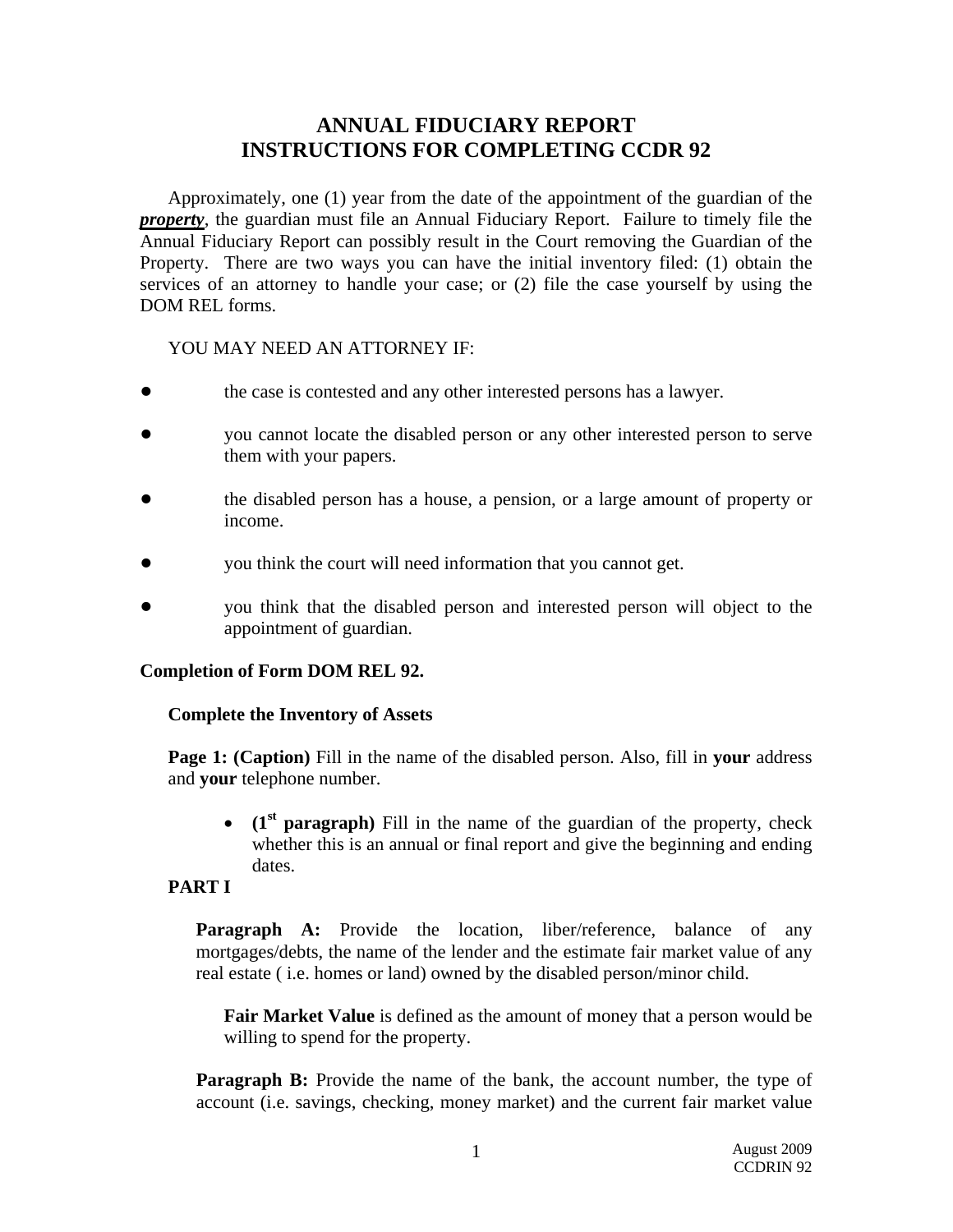of the account for any cash and cash equivalent for the disabled person/minor child. Make sure that you attach photocopies of all bank statements.

### Page 2

**Paragraph C:** Provide a description of all of the disabled person's/minor child's personal property and give the estimated fair market value. (See the definition of "Fair Market Value" above.) Be sure to provide information about the lien or debt. You should list out each vehicle, but for other property you can groups the items together if the total amount is under \$1,500. If the value is greater than \$1,500, you need to list them separately. You can always use a separate piece of paper for additional space.

**Paragraph D:** Provide the name of the corporation, number and class of stock owned by the disabled person/ minor child. Be sure to include the individual stock value and the present fair market value. (See the definition of "Fair Market Value" above.)

### Page 3

**Paragraph E:** Provide the name of issuer, interest rate, face value, and maturity date of any bonds owned by the disabled person/minor child. Be sure to include the present fair market value of the bonds. (See the definition of "Fair Market Value" above.)

**Paragraph F:** If the disabled person/ minor child owns any other property which was not included in the other sections, you need to include that information in this section. Be sure to give the Court a description of the property and the present fair market value. (See the definition of "Fair Market Value" above.)

# **PART II**

**Paragraph A:** List all the money (e.g. pension, social security, rent, annuities, dividends, interests, refunds) in the space provided and be sure to include the amount received. You can attach an additional sheet if you need extra space. Be sure to total the amount of all the income received for the year.

# Page 4

**Paragraph B:** List all the disbursements, or where you spent the money in the space provided. Include whom you paid the money to, the purpose of the money and the amount that you spent. You can attach an additional sheet of you need extra space. Be sure to total the amount of all disbursements made for the year.

**Paragraph C:** List the total amount of income received for the year in the space provided and list the total amount of disbursements made for the year in the space